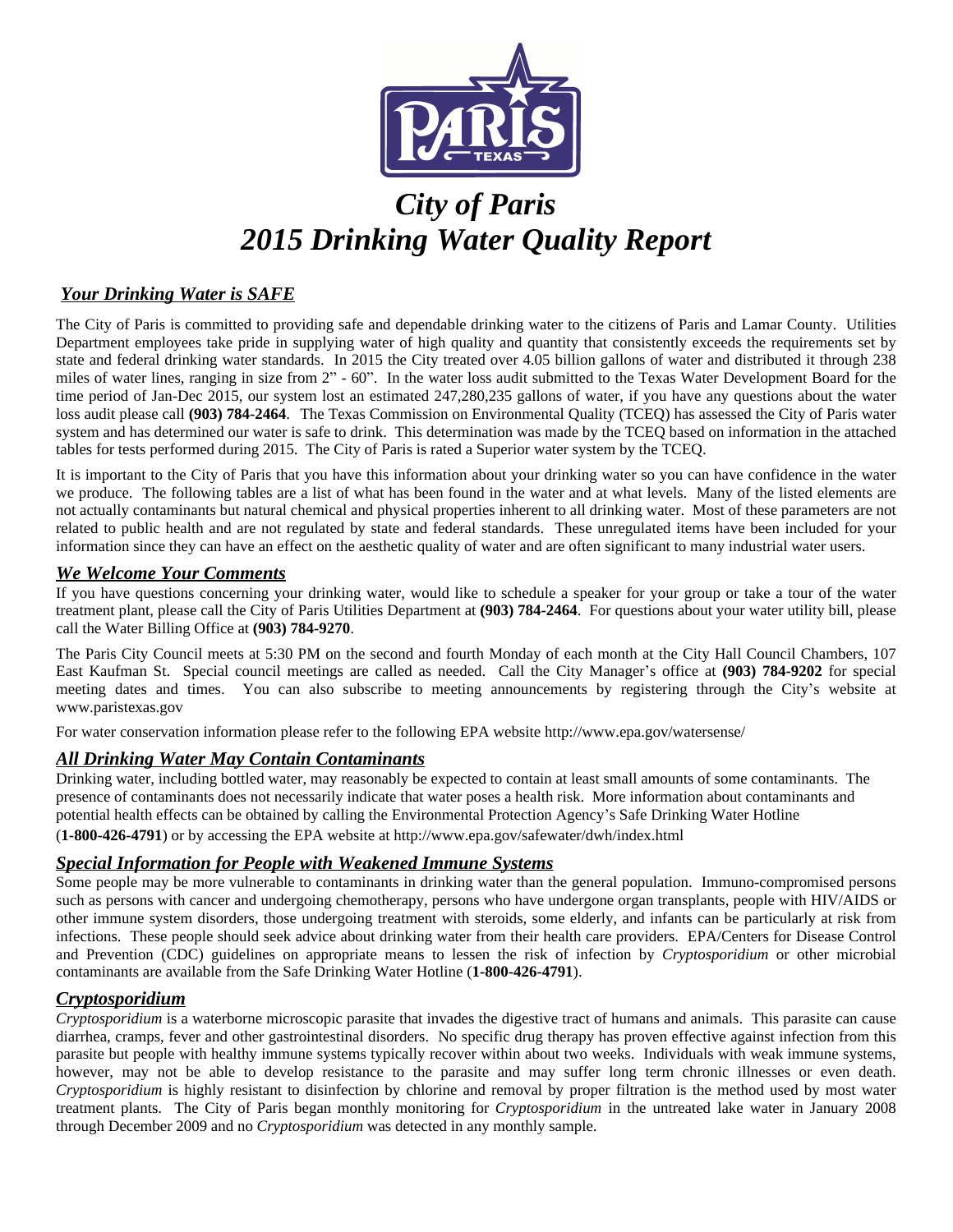# *Where Do We Get Our Drinking Water?*

*`* All City of Paris water comes from surface water sources. The majority of water is from Pat Mayse Lake with supplement from Lake Crook. The watersheds of both lakes are typically used for agriculture, grazing and recreation with no industrial or waste treatment plant discharges to contribute pollutants to the water supply. Some agricultural chemicals, such as herbicides, are occasionally detected in the source water but at levels far below concentrations considered unsafe. The TCEQ is currently updating a Source Water Susceptibility Assessment for all drinking water sources. This information describes the susceptibility and types of constituents that may come into contact with the drinking water source based on human activities and natural conditions. Information on the source water assessment can be obtained by contacting the City of Paris Utilities Dept. at **(903) 784-2464**. Some of this source water assessment information is available on Texas Drinking Water Watch at http://dww.tceq.texas.gov/DWW/

## *Possible Contaminant Sources*

**Microbial Contaminants**, such as viruses and bacteria, may come from sewage treatment plants, septic systems, agricultural livestock operations or wildlife.

**Inorganic Contaminants**, such as salts and metals, can be naturally-occurring or result from urban storm water runoff, industrial or domestic wastewater discharges, oil and gas production, mining or faming.

**Pesticides and Herbicides** may come from a variety of sources such as agriculture, urban storm water runoff or residential uses.

**Organic Contaminants**, including synthetic and volatile organic chemicals, may be by-products of industrial processes and petroleum production, and can also come from gas stations, urban storm water runoff or septic systems.

**Radioactive Contaminants**, can be naturally occurring or be the result of oil and gas production or mining activities.

## *Taste and Odor*

Your water can be completely safe to drink and still have an unpleasant taste and odor due to non-health related water quality problems. Microscopic organisms such as algae will periodically produce a "bloom" in the lake causing taste and odor problems in the treated water. Hot dry periods and high water temperatures occasionally cause a die off of vegetation in the lake contributing to taste and odor as well. Lake "turnover" on a few occasions has caused taste and odor problems but algae are typically the cause of most taste and odor incidents. During these events, powdered activated carbon is added at the treatment plant to remove taste and odor. Potassium permanganate may be added at the water intake pump station to oxidize taste and odor-producing organic materials when needed. In spite of all taste and odor removal techniques, some persons may still detect an unpleasant taste and/or odor. However, the water is still safe to drink.

## *Understanding the Tables*

The following tables list the chemical and physical constituents detected in the City of Paris treated water in 2015. Some constituents are listed with prior year data for chemicals that are on a reduced monitoring schedule. The list of definitions explains the terms used in the tables.

Action Level The concentration of a contaminant that, if exceeded, triggers treatment or other requirements that a water system must follow.

**Coliforms The** *Total coliform* bacteria group is used as indicators of microbial contamination of drinking water because they are easily detected and found in the digestive tract of warm-blooded animals. While not necessarily disease producers themselves, they are often found in association with other microbes capable of causing disease. The total coliform group is hardier than many disease causing organisms; therefore, their absence from drinking water is a good indication that the water is bacteriologically safe for human consumption. *Fecal coliform* (mostly *E. coli*) is a portion of the coliform bacteria group originating in the intestinal tract of warmblooded animals that passes into the environment as feces. Fecal coliform is often used as an indicator of fecal contamination of domestic water supplies.

**Maximum Contaminants Level Goal (MCLG)** The level of a contaminant in drinking water below which there is no known or expected risk to health. MCLGs allow for a margin of safety.

**Maximum Contaminant Level (MCL)** The highest level of a contaminant allowed in drinking water. MCLs are set as close to MCLGs as feasible using the best available treatment technology.

**N/A** Not Applicable

**Nephelometric Turbidity Units (NTU) A** standard unit used to measure the turbidity of water.

**Parts per billion (ppb)** Concentration of a constituent in billionths. Often expressed as micrograms per liter. One part per billion is equivalent to one penny in ten million dollars.

**Parts per million (ppm) Concentration** of a constituent in millionths. Often expressed as milligrams per liter. One part per million is equivalent to one penny in ten thousand dollars.

**Treatment Technique A** required process intended to reduce the level of a contaminant in drinking water.

**Turbidity A** measure of the cloudiness of water measured in NTUs. Turbidity is an indicator of the effectiveness of the treatment plant's sedimentation and filtration systems. Turbidity has no health effects. However, turbidity can interfere with the disinfection process and provide a medium for microbial growth. Turbidity may indicate the presence of disease causing organisms such as bacteria, viruses and parasites that can cause symptoms such as nausea, cramps, diarrhea, headaches and other gastrointestinal disorders.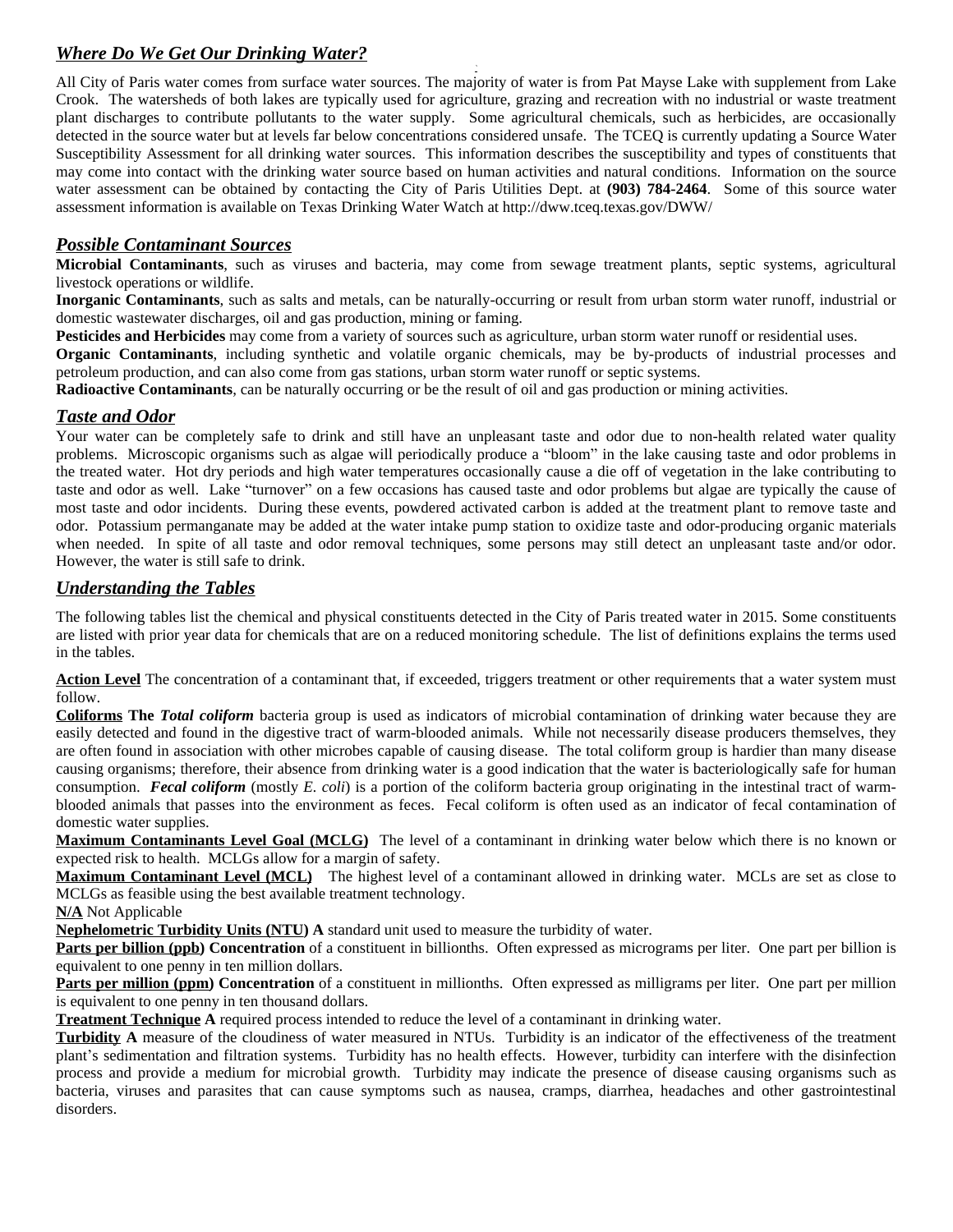# *Regulated at the Treatment Plant*

| <b>Constituent</b>                                                                                             | <b>Level Detected</b> | <b>MCL</b>                                                     | <b>MCLG</b>                                                                 |                                                                                     |                                                                                   |                              | <b>Possible Source of Substance</b> |
|----------------------------------------------------------------------------------------------------------------|-----------------------|----------------------------------------------------------------|-----------------------------------------------------------------------------|-------------------------------------------------------------------------------------|-----------------------------------------------------------------------------------|------------------------------|-------------------------------------|
| <b>Fluoride</b> (ppm)                                                                                          | 0.832                 | 4.0                                                            | 4.0                                                                         |                                                                                     | Water treatment additive to promote strong teeth; erosion of<br>natural deposits. |                              |                                     |
| Nitrate (ppm)                                                                                                  | 0.158                 | <b>10</b>                                                      | <b>10</b>                                                                   | Runoff from fertilizer; leaching from septic tanks; erosion of<br>natural deposits. |                                                                                   |                              |                                     |
| <b>Barium</b> (ppm)                                                                                            | 0.046                 | $\overline{2}$                                                 | $\overline{2}$                                                              | Erosion of natural deposits; waste from drilling or metal refining.                 |                                                                                   |                              |                                     |
| Arsenic (ppb)                                                                                                  | 0.73                  | 3                                                              | 3                                                                           | Erosion of natural deposits; orchard runoff; glass/electronics wastes.              |                                                                                   |                              |                                     |
| Chromium (ppb)                                                                                                 | 0.47                  | 100                                                            | <b>100</b><br>Erosion of natural deposits; waste from steel and pulp mills. |                                                                                     |                                                                                   |                              |                                     |
| Nickel (ppb)                                                                                                   | 1.6                   | <b>100</b>                                                     | <b>100</b>                                                                  | Erosion of natural deposits; metal finishing or refining                            |                                                                                   |                              |                                     |
| <b>Constituent</b>                                                                                             | <i>Measurement</i>    | Lowest % of<br><b>Monthly Samples</b><br><b>Meeting Limits</b> |                                                                             | <b>MCL</b>                                                                          | <b>MCLG</b>                                                                       | <b>Possible Source</b>       |                                     |
| <b>Turbidity</b>                                                                                               | Highest: 0.65         | 99.4%                                                          |                                                                             | $0.3*$                                                                              | N/A                                                                               | Soil runoff in source water. |                                     |
| *Turbidity MCL is exceeded if more than 5% of all samples taken in a single month are greater than 0.3 NTH The |                       |                                                                |                                                                             |                                                                                     |                                                                                   |                              |                                     |

taken in a single month a **treatment technique must not exceed 1 NTU at any time.**

| <b>Constituent</b>                   | <b>Source Water</b> | <b>Treated Water</b> | <b>Removal Ratio*</b> | <b>Possible Source</b>               |
|--------------------------------------|---------------------|----------------------|-----------------------|--------------------------------------|
| <b>Total Organic</b><br>Carbon (ppm) | Highest: $11.6$     | Highest: 4.34        | Highest: $137\%$      |                                      |
|                                      | <b>Lowest: 5.57</b> | <b>Lowest: 2.67</b>  | Lowest: $100\%$       | Naturally occurring in source water. |
|                                      | Average: 6.88       | Average: 3.65        | Average: $115%$       |                                      |

**Total Organic Carbon has no adverse health effects but is monitored to determine the potential to form possible harmful disinfection byproducts from the water treatment process.**

**\*Removal Ratio is the percent removed by the treatment process divided by the percent removal required by the TCEQ.**

*Unregulated Contaminants Monitored at the Treatment Plant*

| <i>Constituent</i>                                                                                                                  | <b>Average of All Sampling Points</b> | <b>Range of Detected Levels*</b> |  |  |  |
|-------------------------------------------------------------------------------------------------------------------------------------|---------------------------------------|----------------------------------|--|--|--|
| Chloroform (ppb)                                                                                                                    | 94.4                                  | 94.4                             |  |  |  |
| <b>Bromodichloromethane</b> (ppb)                                                                                                   | 16.6                                  | 16.6                             |  |  |  |
| Dibromochloromethane (ppb)<br>1.76<br>1.76                                                                                          |                                       |                                  |  |  |  |
| Reason for Monitoring: Unregulated contaminant monitoring are those for which FPA has not established drinking water standards. The |                                       |                                  |  |  |  |

*Reason for Monitoring:* **Unregulated contaminant monitoring are those for which EPA has not established drinking water standards. The purpose of unregulated contaminant monitoring is to assist EPA in determining the occurrence of unregulated contaminants and whether future regulation is warranted. For additional information and data visit http://www.epa.gov/safewater/ucmr/ucmr2/index.html, or call the Safe Drinking Water Hotline at (800) 426-4791.**

*Regulated in the Distribution System*

| <b>Constituent</b>                                                                                                                    | <b>Highest Monthly Number of</b><br><b>Positive Samples</b> | <b>MCL</b>     | <b>MCLG</b> | <b>Possible Source</b>                                                  |  |  |
|---------------------------------------------------------------------------------------------------------------------------------------|-------------------------------------------------------------|----------------|-------------|-------------------------------------------------------------------------|--|--|
| <b>Total</b><br><b>Coliform</b>                                                                                                       |                                                             | $>5\%$ /Month* |             | Human and animal fecal wastes;<br>naturally present in the environment. |  |  |
| *The City of Paris typically submits thirty (30) samples per month for Coliform testing. An MCL violation occurs when two (2) or more |                                                             |                |             |                                                                         |  |  |

**samples are Coliform positive in a single month or more than 5% of samples if 40 or more samples are collected in a single month.**

| <b>Constituent</b>                                                   |            |     | Average Minimum Maximum MCL MCLG |     |            | <i>Source</i>                                 |  |
|----------------------------------------------------------------------|------------|-----|----------------------------------|-----|------------|-----------------------------------------------|--|
| <b>Chloramine</b> (ppm)                                              | $\sim$ 2.5 | 0.7 | <b>3.8</b>                       | 4.0 | $\leq 4.0$ | <b>Disinfectant used to control microbes.</b> |  |
| Chloramine residuals are collected in the distribution system daily. |            |     |                                  |     |            |                                               |  |

| <b>Constituent</b>                                                                                                  | Average of All<br><b>Quarterly</b><br><b>Samples</b> | <b>Range of</b><br><b>Detected Levels</b> | <b>MCL</b> | <b>MCLG</b> | <b>Possible Source</b>                              |  |
|---------------------------------------------------------------------------------------------------------------------|------------------------------------------------------|-------------------------------------------|------------|-------------|-----------------------------------------------------|--|
| <b>Total</b><br><b>Trihalomethanes</b> (ppb)                                                                        | 76.1                                                 | $80*$<br>$37.9 - 140.0$                   |            | $\bf{0}$    | <b>Byproduct of drinking water</b><br>chlorination. |  |
| *MCL of 80 ppb is violated when the average of four (4) consecutive quarterly samples exceeds 80.                   |                                                      |                                           |            |             |                                                     |  |
| <b>Total</b><br><b>Haloacetic Acids (ppb)</b>                                                                       | 49.6                                                 | $27.2 - 94.6$                             | $60*$      | $\bf{0}$    | <b>Byproduct of drinking water</b><br>chlorination. |  |
| $\star MCI \sim f \Omega$ and is righted when the groupse of fam (A) consecutive symptom second consumer seconds (0 |                                                      |                                           |            |             |                                                     |  |

**\*MCL of 60 ppb is violated when the average of four (4) consecutive quarterly samples exceeds 60.**